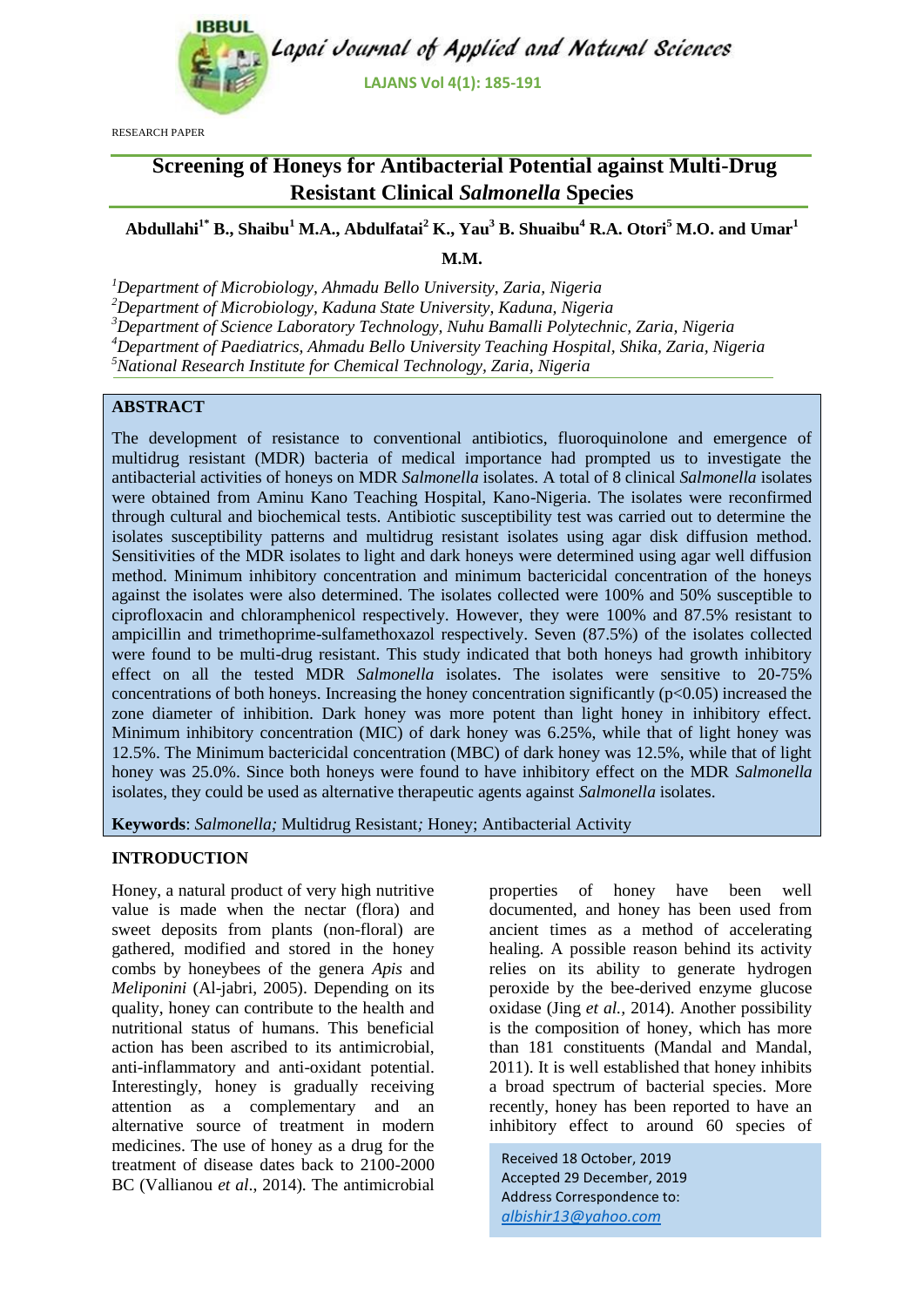bacteria including aerobes and anaerobes, Gram positives, and Gram negatives (Hannan *et al*., 2004).

*Salmonella* is a Gram negative facultative rod shaped bacterium, trivially known as "enteric bacteria". *Salmonella* is the etiologic agent of salmonellosis. Typhoid salmonellosis is a global problem with an estimated 12-33 million people infected in the world (Kohinur *et al*., 2010). Non-typhoidal salmonellosis is self-limiting; however, it may lead to systemic symptoms in children, the elderly and immunocompromised (Rayamajhi *et al*., 2008). Bacteremia is reported to occur in 3 to 10 percent of cases of non-typhoidal salmonellosis and in such situations, antimicrobial therapy is lifesaving (White *et al*., 2001).

Increasing number of antimicrobial-resistant *Salmonella* strains has led to a decrease in the efficacy in the treatment of salmonellosis by the use of antibiotics (Angulo *et al*., 2000). The implication of therapeutic failure in public health due to multidrug resistance is particularly important, given that *Salmonella* is one of the leading causes of illness infection in the world (Mead *et al*., 1999). Therefore, alternative antimicrobial strategies are urgently needed. This situation had led to a reevaluation of the therapeutic use of ancient remedies, such as plants, plant-based products and honey.

The aim of this study was therefore to evaluate the antibacterial potential of light and dark honey on multi-drug resistant *Salmonella*  species.

#### **METHODOLOGY**

#### **Collection of** *Salmonella* **Isolates and Honeys**

Eight clinical *Salmonella* isolates were collected from Department of Medical Microbiology Laboratory, Aminu Kano Teaching Hospital, Kano, Nigeria on sterile nutrient agar slants and transported to Department of Microbiology, Ahmadu Bello University, Zaria-Nigeria, for microbiological analysis.

Also, Fresh light and dark honey samples were obtained from a local bee keeper in Kano Metropolis, Kano State, Nigeria and transported to Department of Microbiology,

Ahmadu Bello University, Zaria, for screening of their antibacterial activities.

#### **Reconfirmation of Clinical** *Salmonella*  **Isolates**

The clinical *Salmonella* isolates collected from Department of Medical Microbiology Laboratory, Aminu Kano Teaching Hospital, Kano, Nigeria were reconfirmed by cultural and biochemical tests.

A loop full of the isolate collected on nutrient agar slant was streaked on Xylose Lysine Deoxychocolate (XLD) agar (Oxoid, UK) and incubated over night at 37°C. Red colonies with or without black centres on XLD were suspected to be *Salmonella* species. The suspected colonies were then inoculated on to nutrient agar slants and stored in a refrigerator for biochemical reconfirmations.

The suspected *Salmonella* isolates were first purified, by streaking on XLD agar plate from nutrient agar slant and incubated overnight at  $37^{\circ}$ C. The pure isolated colonies were then used to characterized the organisms biochemically. Urease, Lysine Iron Agar (LIA), Triple Sugar Iron (TSI) agar tests and the commercially-available identification system-API 20E (bio Mereux, France) were used to reconfirmed the isolates.

After recomfirming the *Salmonella* spp. biochemically, the pure cultures were further streak on nutrient agar slants and stored at  $4^0C$ until needed for antibiotics susceptibility test and antimicroial activity of honey.

#### **Determination of Multi-Drug Resistant**  *Salmonella* **Isolates**

Each of the isolate was standardized by emulsifying 4–5 colonies of the isolate from nutrient agar plate into sterile normal saline and the turbidity adjusted to  $1.5 \times 10^8$ CFU/mL (corresponding to 0.5 McFarland standards). The antibiotics susceptibility patterns of each of the isolate was determined by using Kirby-Bauer disk agar diffusion method in accordance with the Clinical and Laboratory Standards Institute (CLSI, 2010) using commercially available antimicrobial discs; Ampicillin (10µg), Cefotaxime (30µg), Trimethoprim-Sulfamethoxazole

 $(1.25+23.75\mu g)$ , Ciprofloxacin  $(5\mu g)$  and Chloramphenicol (30µg), (all Oxoid, UK) . Mueller Hinton (MH) agar (Oxoid, UK) was prepared according to the manufacturer's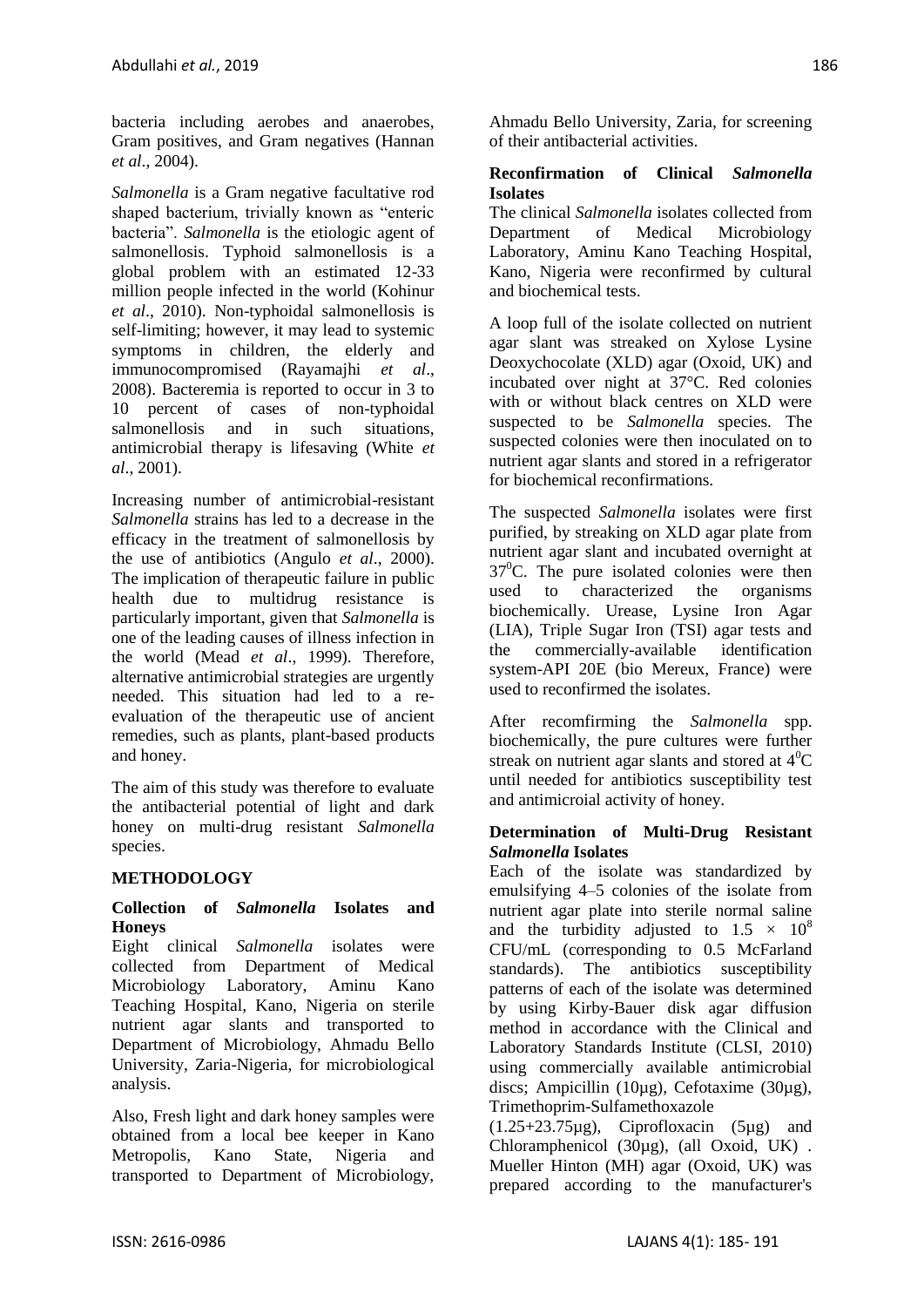instructions and poured on the plates and allowed to solidify. A sterile cotton swab was dipped into the standardized bacterial suspension and used to evenly inoculate the MH agar plates. The plates were allowed to dry for 3–5 minutes. Thereafter, the antibiotic discs were aseptically placed on the plates and pressed gently to ensure complete contact with the agar. A distance of at least 15mm was maintained from the edges of the plates to prevent overlapping of inhibition. It was then incubated for 24 hours at 37°C. After 24hrs, the zones of inhibitions were measured and interpreted according to (CLSI, 2010) guidelines. Isolates that were resistance to two or more classes of antibiotics were said to be multi-drug resistant and were further inoculated onto nutrient agar slants and stored at  $4^{\circ}$ C until needed for their sensitivity to honey.

#### **Honey Sterility Test**

The honey samples were first inoculated each separately on a nutrient agar and incubated for 24hours at  $37^{\circ}$ C, to observe any microbial growth and count colonies.

Honey intended to be used for medical use should contain less than 10cfu/g before sterilization and 0cfu/g after sterilization (Molan and Allen, 1996). Sterilization of the honey samples were carried out using gamma irradiation, a method of sterilization that does not affect the non-peroxide activity of honey. After sterilization, the honey samples were kept in dark room at 20-30ºC. Light and heat affect the antibacterial activity of honey (Molan, 1992).

#### **Preparation of Different Concentrations of Honey**

Two honey varieties were used; dark and light honey. Different concentrations of each honey constituting,  $10\%$  v/v,  $20\%$  v/v,  $50\%$  v/v and 75% v/v were made in sterile distilled water. This was done by dissolving the respective volumes: 0.1mL, 0.2mL, 0.5mL, 0.75mL of each honey into corresponding volumes of sterile distilled water to give a 1mL preparation.

#### **Agar Well Diffusion Method**

The antibacterial of activities of the honeys were tested using agar well diffusion method. A Muller Hinton Agar (MHA) was prepared and sterilized. Twenty five milliliter each of the MHA was poured aseptically into sterile

petri-dishes and allowed to solidify for 30minutes. A sterile cotton swab was dipped into the standardized bacterial suspension and used to evenly to inoculate the MH agar plates. The plates were allowed to dry for 5-10 minutes. A sterile cork borer was used to create wells of 6mm in the Mueller Hinton agar and a distance of at least 15mm was maintained from the edges of the plates to prevent overlapping of inhibition zones. Then, the wells were aseptically filled with different concentration of the honey using a micro pipette and the plates incubated at 37°C for 2– 5 days. They were then examined and the diameters of the zones of inhibition were measured.

#### **Determination of Minimum Inhibitory Concentrations (MIC)**

The MIC is the lowest concentration that is able to inhibit any visible bacterial growth on the culture tube (Prescott *et al.,* 2008). MH broth was employed for MIC determination. A stock solution of 50% concentration (being the lowest significant concentration of the zones of inhibitions) of the honey sample was made by dissolving 5ml of honey in 5ml of sterile Mueller Hinton broth in test tube making 10ml. A 5ml from the stock solution was serially diluted into five-fold, other test tubes each containing 5ml of MH broth to made a final concentration of 25%, 12.5%, 6.25%, 3.125% and 1.562. A loopful of a standardized inoculum were dispense into each serially diluted test tube. A negative and positive control tubes were prepared containing 5ml honey with no organism, and 5ml broth medium with the test organism but no honey respectively. The tubes were incubated at 37°C for 24hours. After incubation, turbidity of each test tube was visually inspected. The clear tubes were indication of no growth. The lowest concentration that showed no growth was the MIC break point i.e. the lowest concentration of the honey sample that shows no visible sign of growth/turbidity.

#### **Determination of Minimum Bactericidal Concentration (MBC)**

MBC is the lowest concentration of the sample that prevents bacteria growth after incubation or required to kill the organism (Prescott *et al.,*  2008). This was obtained by streaking out the samples from the MIC tubes that showed no visible growth on nutrient agar plates.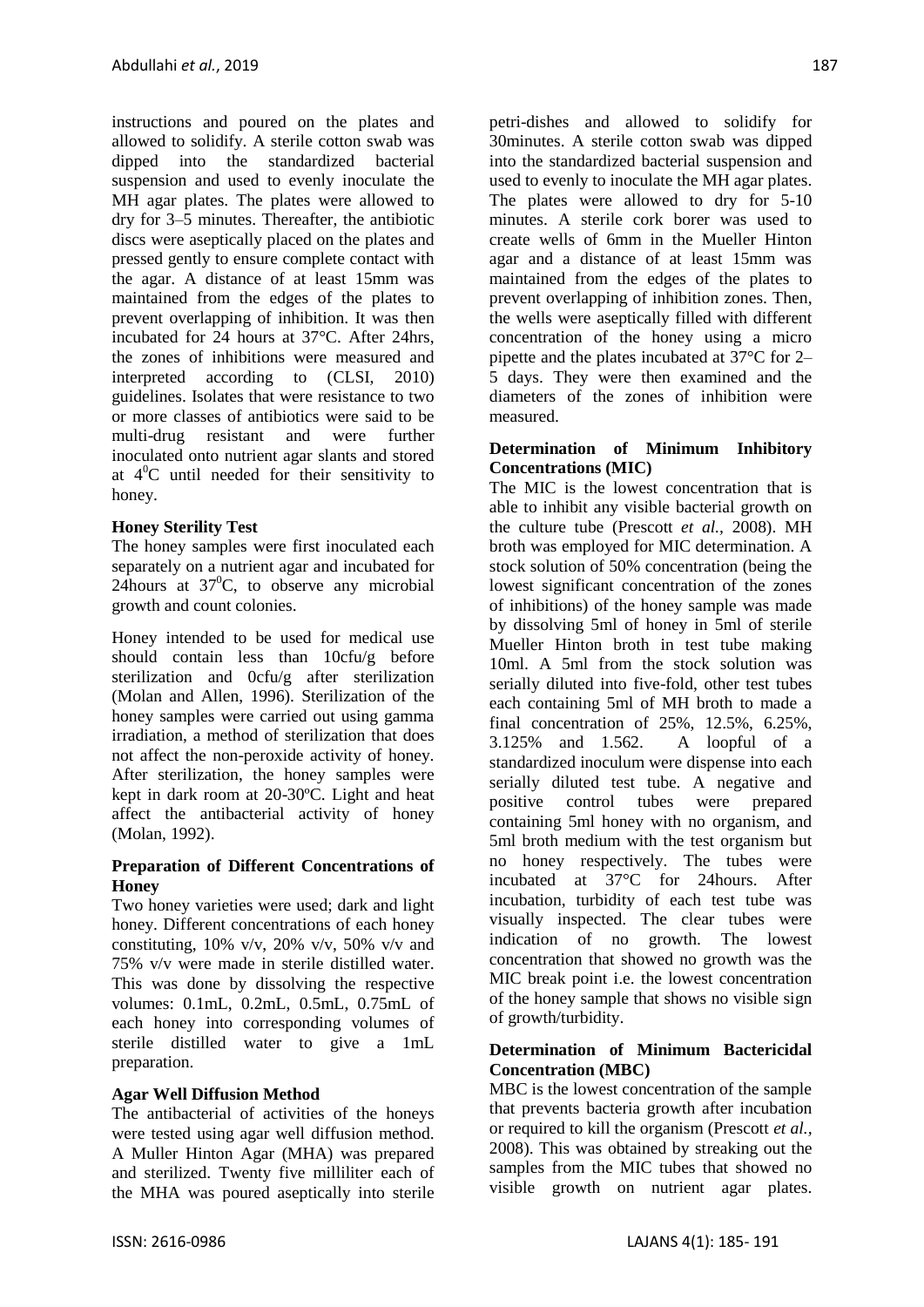However, MBC were indicated by failure of the organism to grow on the media plates after 24hrs incubation at 37°C.

#### **RESULTS AND DISCUSSION**

High rate of multi-drug resistance among *Salmonella* spp. was observed in this study. The major reason might be due to the inappropriate and irrational use of antimicrobials which provides favourable conditions for resistant organisms to emerge and spread. For instance, when patients do not take the full course of prescribed antibiotics, or when substandard antimicrobials are used; resistant organisms can emerge and spread (Simpson *et al.,* 2006; WHO, 2011). In the present study, the isolates showing resistance against 2 or more group of antibiotics were considered MDR strains. Among the 8 isolates, 7(87.5%) were multi-drug resistant. In recent years, the prevalence of antimicrobial resistant bacteria pathogens has become a major public health concern and increasing antimicrobial resistance in *Salmonella enterica*  is a serious clinical problem worldwide (Therlfall *et al.,* 1994). During the last decade, a single clone of multi resistant *S. enterica*  serovar Typhimurium of phage type DT104 has spread worldwide. This *Salmonella* type has emerged within a few years as one of the most common causes of human salmonellosis in several countries. The majority of the DT104 isolates have a multidrug resistance phenotype called ACSSUT; which means that they are resistant to ampicillin,

chloramphenicol,streptomycin, sulphonamides and tetracycline (Therlfall *et al.,* 1994).

In the present study, two honey samples (Dark and Light honeys) were tested for their antibacterial activity against multi-drug resistant *Salmonella* isolates. Three of the four different concentrations of both honey samples (20, 50 and 75vv%) showed growth inhibitory activity against MDR *Salmonella* isolates. This contrasts with the result reported by Hegazi (2011) and Hegazi and Fyrouz (2012), who reported that the different types of Saudi honey were less inhibitory against *Salmonella*. The study showed different value of zone of inhibitions of Dark and Light honeys against the tested Isolates. These might be due to the followings: osmotic effect, effect of pH, and sensitivity of these organisms to hydrogen peroxide, these are unsuitable for bacterial growth and represented as an inhibition factor in honey (Minisha and Shyamapada, 2011).

In this study, the isolates were more susceptible to the dark honey than light honey. This was in agreement with the research carried out by (UIUC, 1998), that dark honey has more illness-fighting agents than light honey which is because, darker honey has less water content and more antioxidants than light-colored honey. Antioxidants are substance that slow the oxidation of other substances, counter the toxic effects of free radicals, which can cause DNA damage that can lead to age-related problems such as arthritis, strokes and cancer. Free radicals are atoms or molecules that are usually reactive or unstable. (UIUC, 1998)**.**

|                   | Zone of Inhibition (mm) |                 |                 |                |               |
|-------------------|-------------------------|-----------------|-----------------|----------------|---------------|
| ID                | $AMP(10\mu g)$          | $C(30\mu g)$    | $CFS(30\mu g)$  | $SXT(25\mu g)$ | $CIP(5\mu g)$ |
| AKTH1             | 06 R                    | 20 S            | 24 S            | 06R            | 32 S          |
| AKTH <sub>2</sub> | 06R                     | 06R             | 24 S            | 06R            | 34 S          |
| AKTH3             | 06R                     | 19S             | 24 S            | 06R            | 31 S          |
| AKTH4             | 06 R                    | 22 S            | 25 S            | 06R            | 32 S          |
| AKTH <sub>5</sub> | 06 R                    | 06R             | 14 R            | 06R            | 32 S          |
| AKTH6             | 06 R                    | 15 <sub>I</sub> | 15 <sub>I</sub> | 06R            | 33 S          |
| AKTH7             | 12 R                    | 23 S            | 23 S            | 17S            | 37 S          |
| AKTH <sub>8</sub> | 06 R                    | 06 R            | 25 S            | 06 R           | 31 S          |

Table 1: Zone of Inhibition of Antibiotics used against *Salmonella* Isolates

Key: ID = Isolate Number; AMP = Ampicillin; C = Chloramphenicol; CFS = Cefotaxime; SXT = Trimethoprime-Sulfamethoxazol; CIP = Ciprofloxacin;  $S =$  Susceptible; I = Intermediate;  $R =$  Resistant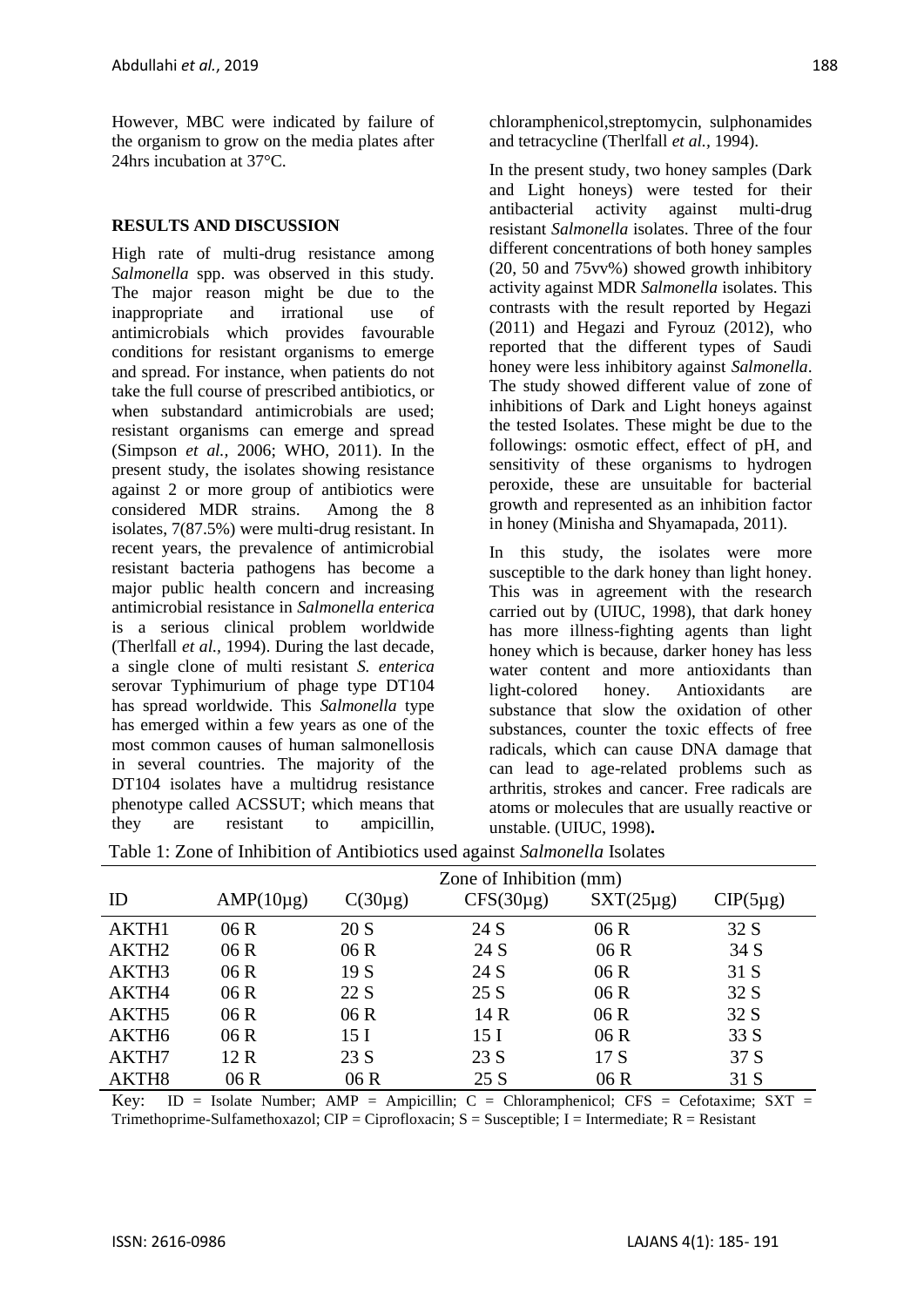| Antibiotics     | R(% ) | $I($ %) | S(%) |
|-----------------|-------|---------|------|
| AMP $(10\mu$ g) | 100.0 | 0.0     | 0.0  |
| $C(30\mu g)$    | 37.5  | 12.5    | 50.0 |
| $CFS(30\mu g)$  | 12.5  | 12.5    | 75.0 |
| $SXT(25\mu g)$  | 87.5  | 0.0     | 12.5 |
| $CIP(5\mu g)$   | 0.0   | (0.0)   | 100  |

Table 2: Percentages of Antibiotic Resistant, Intermediate and Susceptible *Salmonella*  Isolates

Key: AMP= Amoxicillin; C= Chloramphenicol;<br>CFS= Cefotaxim; SXT= Trimethonrim- $Cefotaxim:$   $SXT=$  Trimethoprim-Sulphamethoxazol; CIP: Ciprofloxacin;  $\overline{R}$  = Resistant;  $I = Intermediate$ ;  $S = Susceptible$ 

Table 3: Phenotypic Susceptibility Patterns of *Salmonella* Isolates

| samonena isonico   |                  |            |  |  |  |
|--------------------|------------------|------------|--|--|--|
| ID                 | Resistance       | <b>MDR</b> |  |  |  |
| AKTH1              | AMP. SXT         | $^{+}$     |  |  |  |
| AKTH5              | AMP, C, SXT      | $^{+}$     |  |  |  |
| AKTH8              | AMP, SXT         | $^{+}$     |  |  |  |
| AKTH <sub>13</sub> | AMP, SXT         | $+$        |  |  |  |
| AKTH16             | AMP, C, CTX, SXT | $^{+}$     |  |  |  |
| AKTH17             | AMP, CTX, SXT    | $+$        |  |  |  |
| AKTH <sub>19</sub> | AMP              |            |  |  |  |
| AKTH <sub>20</sub> | AMP, C, SXT      | $^{+}$     |  |  |  |
|                    | MDR              | (87.5%)    |  |  |  |
|                    |                  |            |  |  |  |

Key: ID= Isolate Number;  $AMP = Ampicillin;$  $C =$  Chloramphenicol; CTX = Cefotaxime; SXT = Trimethoprime-Sulfamethoxazole and CIP = Ciprofloxacin; MDR = Multi-Drug Resistant

Table 4: Growth Inhibitory Activity of Dark Honey against Multi-drug Resistant *Salmonella* Species

| Concentration (vv%) |                   |    |    |    |  |
|---------------------|-------------------|----|----|----|--|
| ID                  | 10                | 20 | 50 | 75 |  |
| AKTH1               |                   | 10 | 25 | 37 |  |
| AKTH5               |                   | 11 | 27 | 38 |  |
| AKTH8               | 0                 | 11 | 26 | 38 |  |
| AKTH13              | $\mathbf{\Omega}$ | 11 | 26 | 37 |  |
| AKTH16              | $\mathbf{\Omega}$ | 12 | 28 | 40 |  |
| AKTH17              | 0                 | 15 | 30 | 43 |  |
| AKTH <sub>20</sub>  |                   | 10 | 26 | 37 |  |

Key: ID = Isolate Number

|                    | Table 5: Growth Inhibitory Activity of Light |           |
|--------------------|----------------------------------------------|-----------|
| Honey against      | Multi-drug                                   | Resistant |
| Salmonella Species |                                              |           |
|                    |                                              |           |

| Concentration (vv%) |                   |    |    |    |  |
|---------------------|-------------------|----|----|----|--|
| ID                  | 10                | 20 | 50 | 75 |  |
| AKTH1               |                   | 05 | 12 | 20 |  |
| AKTH <sub>5</sub>   |                   | 06 | 14 | 19 |  |
| AKTH <sub>8</sub>   |                   | 06 | 14 | 20 |  |
| AKTH <sub>13</sub>  |                   | 05 | 12 | 18 |  |
| AKTH16              | $\mathbf{\Omega}$ | 05 | 13 | 17 |  |
| AKTH17              |                   | 06 | 15 | 20 |  |
| AKTH20              |                   | 06 | 15 | 19 |  |

Key: ID = Isolate Number

Table 6: Minimum Inhibitory Concentration and Minimum Bactericidal Concentration of Dark and Light Honeys against Multi-Drug Resistant *Salmonella* Species

|                    |      |                         | MIC $(\%v/v)$ MBC $(\%v/v)$ |       |  |
|--------------------|------|-------------------------|-----------------------------|-------|--|
| ID                 | Dark |                         | Light Dark                  | Light |  |
|                    |      | Honey Honey Honey Honey |                             |       |  |
| AKTH1              | 6.25 | 12.5                    | 12.5                        | 25.0  |  |
| AKTH <sub>5</sub>  | 6.25 | 12.5                    | 12.5                        | 25.0  |  |
| AKTH <sub>8</sub>  | 6.25 | 12.5                    | 12.5                        | 25.0  |  |
| AKTH <sub>13</sub> | 6.25 | 12.5                    | 12.5                        | 25.0  |  |
| AKTH16             | 6.25 | 12.5                    | 12.5                        | 25.0  |  |
| AKTH <sub>17</sub> | 6.25 | 12.5                    | 12.5                        | 25.0  |  |
| AKTH <sub>20</sub> | 6.25 | 12.5                    | 12.5                        | 25.0  |  |

Key: ID= Isolate Number; MIC=Minimum Inhibitory Concentration; MBC= Minimum Bactericidal Concentration.

#### **Conclusion**

High rate of MDR 7(87.5%) was noticed against the 8 *Salmonella* isolates. Furthermore, the results in the present study revealed that dark honey as well as light honey have both bacteriostatic as well as bactericidal activity against multi-drug resistant-*Salmonella*  species*.* It was observed that, dark honey inhibited all MDR *Salmonella* isolates at quite lower concentration 12.5% (v/v) as compared to light honey  $25\%$  (v/v).

These results indicate the effectiveness of honey particularly dark honey against multidrug resistant *Salmonella* species*.* Nevertheless, the results in the present study support the notion that there is marked variation in the antibacterial activity of honey between their different colours. Therefore, it is extremely important to evaluate honeys antibacterial activity before therapeutic applications.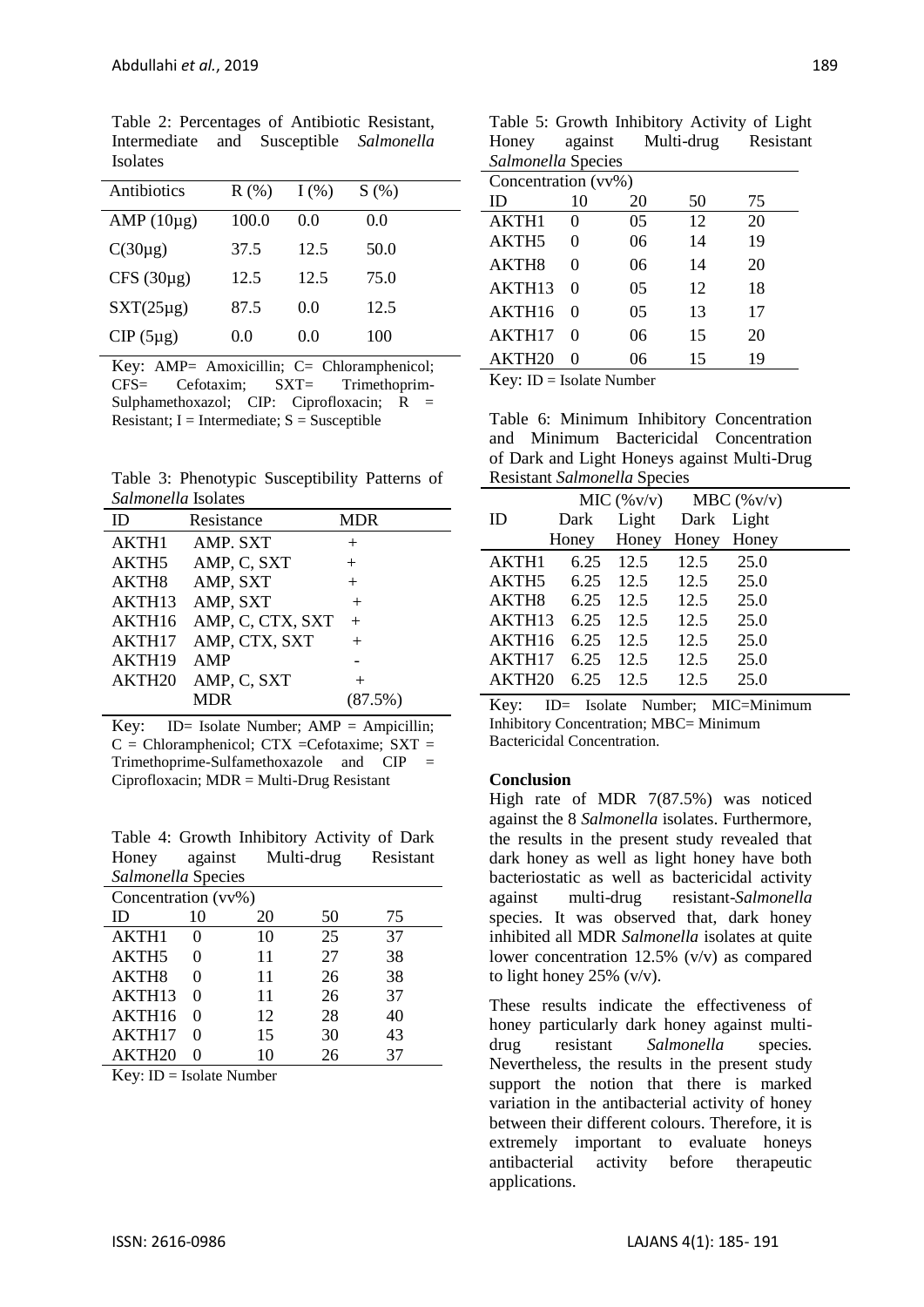In overcoming the issue of drug resistant, further research can be carried out in vivo to evaluate the potential of honey as an alternative to antibiotics as therapeutic agent in certain medical conditions, particularly typhoid fever.

#### **Acknowledgement**

We are extremely grateful to Staff of Department of Medical Microbiology, Aminu Kano Teaching Hospital, for providing clinical isolates of *Salmonella* species.

#### **REFERENCE**

- Al-jabri, A. A. (2005). Honey, Milk and Antibiotics. *Afr. J. Biotechnol.***4**: 1580- 1587.
- Angulo, F. J., Johnson, K. R., Tauxe, R. V. And Cohen, M. L. (2000). Origins and consequences of antimicrobial-resistant nontyphoidal *Salmonella*: implications for the use of fluoroquinolones in food animals. *Microb. Drug resist.* **6:**77-83.
- CLSI (Clinical and Laboratory Standards Institute (2010). Performance Standard for Antimicrobial Susceptibility Testing, Twentieth Informational Supplement. M100-S20. **30**(1).
- Hannan, A., Barkaat, M., Saleem, S., Usman, M. and Gilani, W. A. (2004). Manuka Honey and its Antimicrobial Potential against Multi Drug Resistant Strains of Typhoidal Salmonellae, Ph.D. thesis, Department of Microbiology, University of Health Science, Lahore, Pakistan.
- Hegazi, A. G. (2011). Antimicrobial Activity of Different Egyptian Honeys as Comparison of Saudi Arabia Honey. *Res. J. Microbiol*. **6(5)**:488-495.
- Hegazi, A. G. and Fyrouz, M. A. A. (2012). Antimicrobial activity of different Saudi Arabia Honeys *.Glob. Veterinaria* **9(1)**:53-59.
- Jing, P., Xu, W., Yi, H., Wu, Y., Bai, L. and Yuan, R. (2014). An Amplified Electrochemical Aptasensor for Thrombin Detection Based on Pseudobienzymic Fe3O4–Aunanocomposites and Electroactive Hemin/G-quadruplex as Signal Enhancers. *Analyst* **139:** 1756– 1761.
- Kohinur, B., Tanvir, A. R., Margia H., Akil, H., Kabirul, H., Shaik, N. H., Nargis, A., Aliza, A. and Utpal, B. (2010). Isolation, identification and antibiotic resistance pattern of *Salmonella* spp. from chicken eggs, intestines and environmental samples. *Bangladesh Pharmaceutical Journal.* **13:**23-27.
- Mandal, M. D. and Mandal, S. (2011). Honey: Its Medicinal Property and Antibacterial Activity. *Asian Pac. J. Trop. Biomed.* **1:** 154–160.
- Mead, P. S., Slutsker, L., Dietz, V., McCaig, L. F., Bresee, J. S., Shapiro, C., Griffin, P. M. and Tauxe, R. V. (1999). Food-related illness and death in the United States. *Emerg. Infect. Dis.* **5:**607-625.
- Minisha, D. M and Shyamapada, M. (2011). Honey: its medicinal property and antibacterial activity. *Asian Pacif. J. Trop. Biomed*. pp. 154-160.
- Molan, P. C. (1992). The antibacterial activity of honey. 2. Variation in the potency of the antibacterial activity. *Bee World* 73 **(2)**:59-76.
- Molan, P. C. and Allen, K. L. (1996). The effect of gamma-irradiation on the antibacterial activity of honey. *J Pharm Pharmacol*; **48(11)**:1206-9.
- Prescott, M. L., Harley, J. P., and Klein, D. A. (2008). General Microbiology. McGrawHill
- Publishing Company New Delhi **7 th** edition pp 840-842.
- Rayamajhi, N., Kang, S., Kang M. L., Lee, H. S., Park, K. Y. and Yoo, H. S. (2008). Assessment of antibiotic resistance phenotype and integrons in *Salmonella enteric* serovar Typhimurium isolated from swine. *J Vet Med Sci.* **70:**1133-1137.
- Simpson, S. A., Wood F. and Butler C. C. (2006). General Practitioners" Perceptions of Antimicrobial Resistance: A Qualitative Study. *Journal of Antimicrobial Chemotherapy;* **59:**2926.
- Therlfall, E.J., Frost, J.A., Ward, L.R. and Rowe, B. (1994). Epidemic in Cattle and Human Isolates of *Salmonella typhimurium* DT 104 with Chromosomally Antibiotic Resistant